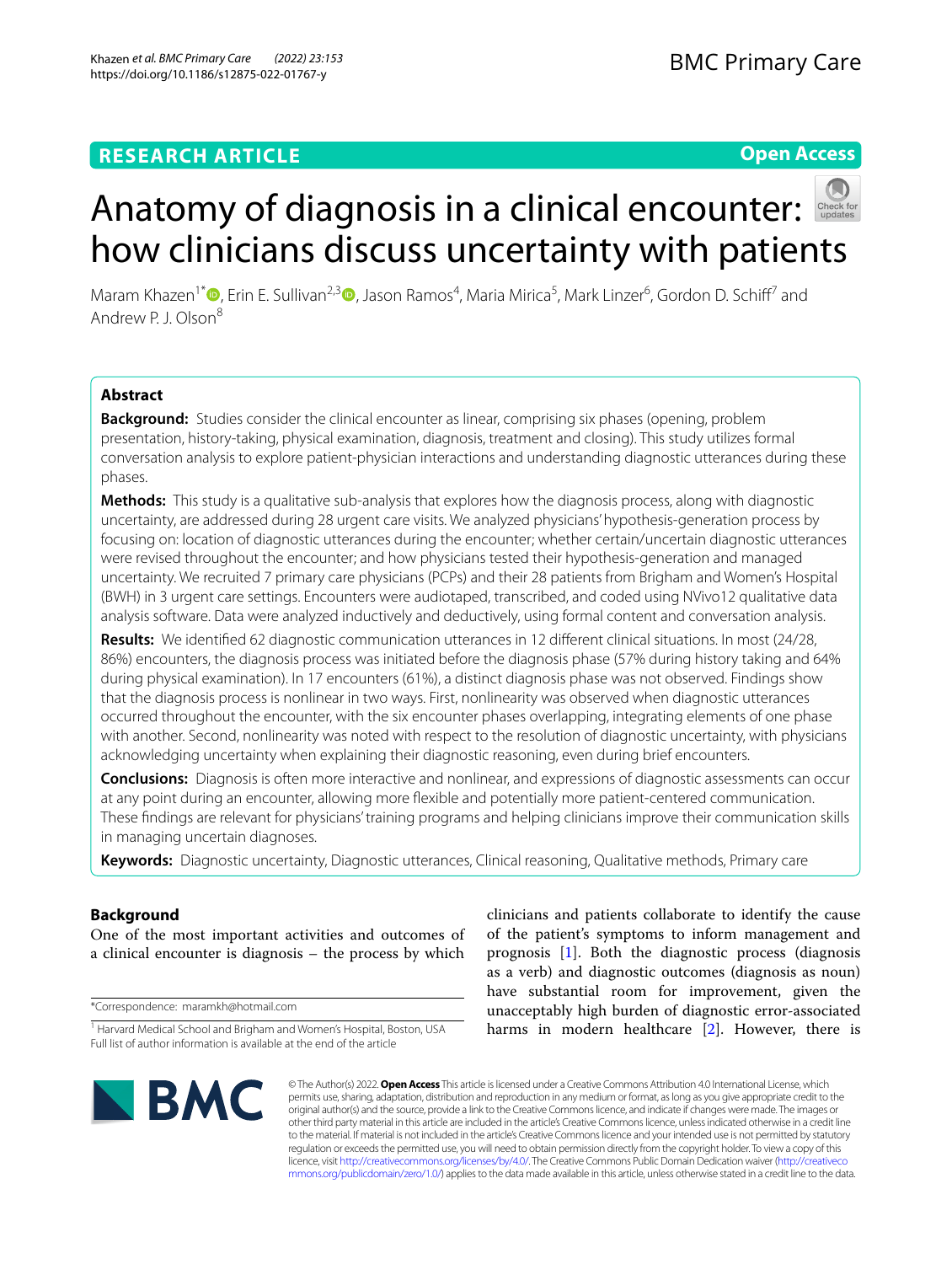a paucity of studies qualitatively analyzing medical encounters through a diagnostic safety and improvement lens, especially considering the new National Academy of Medicine (NAM) defnition of diagnosis quality that stresses "communication of the diagnosis to the patient;" communication is an essential aspect of good diagnosis [[3\]](#page-7-2). Thus, improving diagnostic processes and outcomes requires better understanding of the modern medical encounter.

The structure and flow of the acute care visit has been traditionally conceptualized as comprising six linear phases: the opening, problem presentation, historytaking, physical examination, diagnosis and, treatment plan and closing  $[4, 5]$  $[4, 5]$  $[4, 5]$ . However, the process of clinical reasoning - the gathering and analysis of clinical information and deciding about diagnosis, prognosis, and treatment - is often not linear and involves nonanalytic decision-making by clinicians; diagnostic hypotheses are often generated very early in encounters and, likewise, clinicians make many diagnoses by pattern recognition rather than hypothetico-deductive reasoning [[6\]](#page-7-5). Although many researchers agree that the diagnostic phase is where the clinician shifts from gathering information to delivering it [[7\]](#page-7-6), many argue that the diagnosis process occurs at diferent times during the encounter as preliminary, speculative, or hypothetical [\[8](#page-7-7)].

Given that a key aspect of the encounter is communicating about the diagnostic assessment with patients, it is valuable to move beyond simply informing patients of "the diagnoses" to more meaningfully engaging patients as co-equal members of the diagnostic team [\[9](#page-7-8), [10](#page-7-9)]. While many patients may expect diagnoses to be delivered at the end of a clinical encounter - and medical education curricula teach to such expectations - this "diagnosis as product" paradigm betrays the underlying, non-linear process suggested by the modern diagnostic reasoning literature [[11,](#page-7-10) [12](#page-7-11)]. Additionally, this more stereotyped expectation of giving a diagnosis at the end of the encounter is setting-related and may be more the norm in acute/urgent care compared to general chronic care or annual medical visits, where a visit may be more focused on prevention and management rather than diagnosis [\[13](#page-8-0)].

A fnal important construct is diagnostic uncertainty, which in recent years has become a focus of attention in better understanding diagnosis and diagnosisrelated communication. Diagnostic uncertainty is both ubiquitous and poorly understood, particularly in terms of how it plays out in clinical encounters [\[14](#page-8-1)]. Recent studies show that clinicians negotiate diagnostic uncertainty indirectly rather than explicity [[15,](#page-8-2) [16](#page-8-3)] in order to safeguard against diagnostic errors without compromising their authority, credibility and ability to reassure anxious patients [[17\]](#page-8-4).

This study is part of a larger study, MD-SOS [Measuring Diagnosis: Safety or Stress], funded by Harvard's medical malpractice insurer, which aims to link the diagnostic process with work conditions, stress, and burnout. The larger MD-SOS study aims to examine clinical notes and the actual encounters in relation to prominent diagnostic elements (e.g., addressing chief concern, diferential diagnosis, uncertainty, red fags, time frames, contingencies, pejorative language) and triangulate what occurs during the encounter to the level of clinicians' burnout, as suggested in previous work [\[18](#page-8-5)]. This sub-analysis aims to capture and analyze diagnostic communication and uncertainty communicated by the physician during the urgent care visit. We aimed to understand the timing of diagnostic reasoning and how that relates to the resolution of uncertainty by real-world physicians. We examined the degree to which diagnostic assessments were organized in linear vs. non-linear fashion and ways uncertainty was expressed.

## **Methods**

## **Study design**

We conducted an analysis of the clinical encounter MD-SOS transcripts. This descriptive and qualitative analysis builds upon previous studies [[19](#page-8-6)], using the art of conversation analytic to explore patient-physician interactions and better understand the structure of conversations during clinical encounters [[20,](#page-8-7) [21](#page-8-8)]. For this analysis, we defned diagnostic utterances as the spoken words which involved a synthesis of clinical and investigative data aimed at generating a diagnosis. We inductively examined how diagnosis and diagnostic uncertainty were addressed during urgent care visits by (a) identifying and categorizing diagnostic utterances throughout the six traditional encounter phases; (b) noting revisions of certain/uncertain diagnostic utterances during the encounter; and (c) examining how physicians tested their diagnostic hypothesis and managed uncertainty during the communication of diagnostic information. This project received approval from the Institutional Review Board at Mass General Brigham. We used COREQ guidelines for reporting qualitative research.

## **Setting, participants, and recruitment**

Study participants were primary care physicians (PCPs) and their patients, recruited from Brigham and Women's Hospital (BWH) at three diferent urgent care settings in the greater Boston area. To increase generalizability, two sites were afliated with a primary care clinic and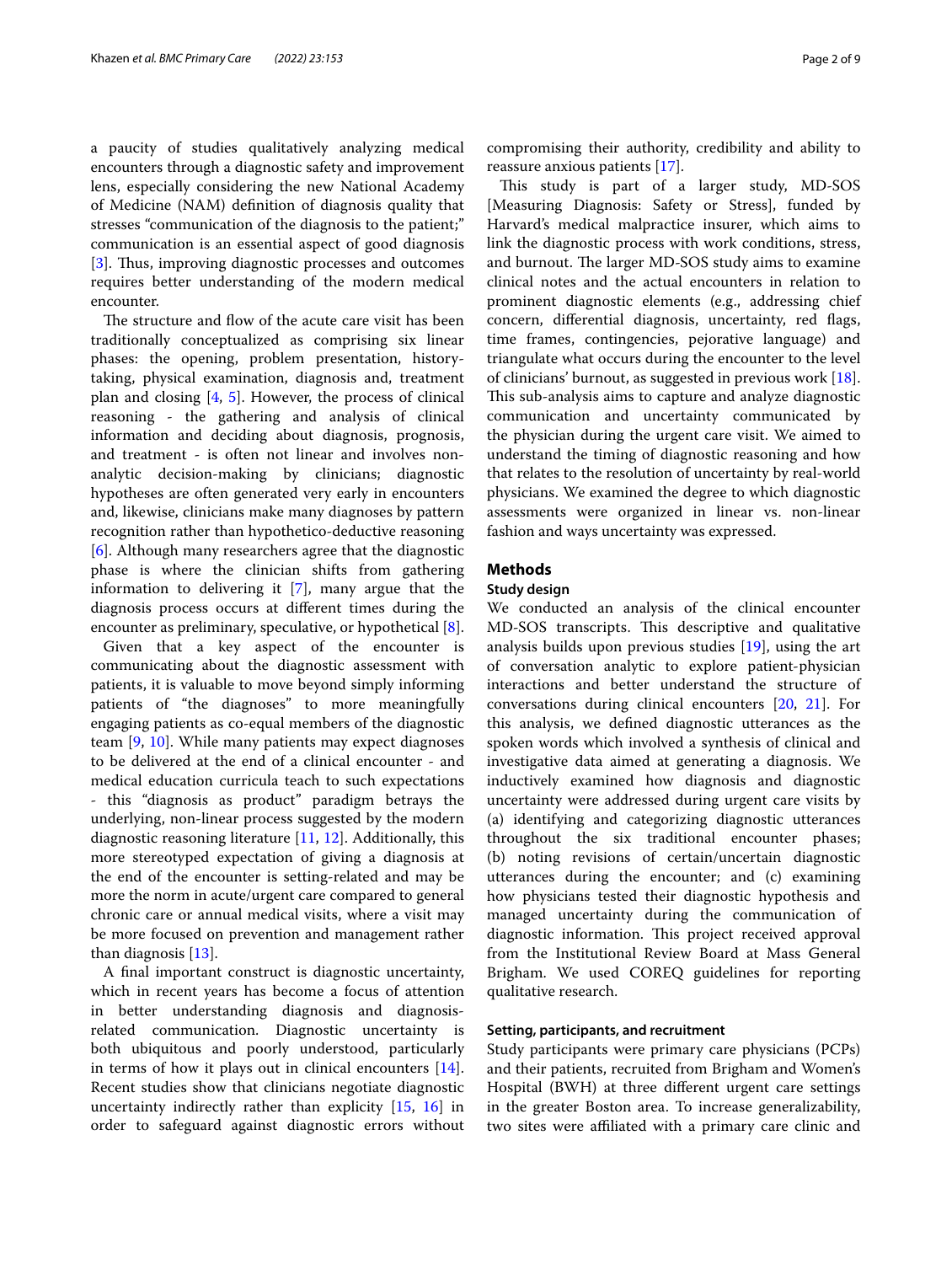one site was a walk-in urgent care center afliated with emergency department. The principal investigator approached PCPs to invite participation and those who were willing to participate provided written consent. PCPs were offered a \$75 gift card for their participation.

Research staf approached patients of enrolled physicians in the clinic waiting room, introduced them to the study and provided written information explaining that the encounter would be recorded and reviewed. Patients were given sufficient time to read the written information and refer to the research staff for questions. To minimize interruptions to the workflow, PCPs asked for a verbal consent from patients who agreed to participate, once they were in the room. The verbal consent was recorded as part of the encounter, as approved by the ethics committee.

## **Procedures/data collection**

Before beginning the actual clinical encounter, the physician obtained verbal consent from the patient to record the visit. Two research staff members were available on site to answer any questions after the visit but were not present in the exam room during the encounter (i.e., only the digital recorder was in the room). At the end of each clinic session, recorded speech fles from the encounters were collected by the research assistant and stored in a secure password-protected fle area and then transcribed using Amazon Transcribe, then further de-identifed and edited by the research assistant for accuracy.

## **Data analysis**

Data analysis was completed by two researchers: a PhD communication expert and a PhD qualitative methods expert. Transcripts were entered into NVivo12 qualitative data analysis software and data were analyzed inductively and deductively, using content and conversation analysis [[22–](#page-8-9)[24](#page-8-10)]. With inductive analysis, the researchers allowed the themes to emerge from the data, while with the deductive analysis, the researchers applied the concepts from the MD-SOS clinical note tool (developed using accepted diagnostic elements) to generate themes by which to code the data  $[25]$  $[25]$ . Using an iterative process, the two researchers independently coded each transcript, coming together to reconcile coding decisions. The researchers reached 100% agreement on coding decisions after each review and coding reconciliation meeting.

The entire MD-SOS project team also was consulted during bi-weekly meetings to ensure consistent application of the codes and to identify emerging issues or disagreements discovered in adapting the clinical note tool to analyze the encounter transcripts. To acknowledge and minimize the infuence of researcher bias on the data, the encounter data was triangulated with the clinical note, and fndings were presented, discussed, and revised during team meetings. To enhance validity, codes and themes were reviewed throughout the coding process with reference to recordings to avoid the loss of paralinguistic information afecting meaning (e.g., hesitant voice tone).

## **Analyzing the diagnostic process**

For this analysis, we focused on the hypothesis generation process by highlighting three main codes: the location of diagnostic utterances during the encounter, whether certain/uncertain diagnostic utterances were expressed and revised throughout the course of the encounter, and how physicians tested their hypothesis generation and managed diagnostic uncertainty.

#### *Location of diagnostic utterances*

Each diagnostic utterance was categorized according to when it appeared with respect to one of the six classic phases of the encounter (opening, problem presentation, history-taking, physical examination, diagnosis, and treatment plan and closing). We defned the frst diagnostic utterance and the beginning of hypothesis generation according to the frst time a diagnosis was suggested after patients described their symptoms and the reason for their visit. Time stamped digital recordings and encounter transcripts assisted in identifying each phase of the encounter. Phrases that indicated the chief concern phase included: "what brings you in today", "tell me the story/what's going on", "you're here because ...", "how can I help you today?"

After patients had described their symptoms (problem presentation phase), the physician began the history taking phase, which included specifc inquiries about red fags such as, "have you had a fever, how high has your fever been?" or expressions such as "and the thing that worries you the most right now…?" or "how did it start?"

Expressions that signaled the beginning of the physical exam were physicians' expressions "let's have a look", "let me examine you to see what your [lungs or heart] sound like", "I'm going to take a look and a listen," or, specific sentences indicating an examination: "take a nice deep breath", "Can you open your mouth?"," I'm going to feel your head and neck".

The end of the physical examination phase and beginning of the diagnosis phase was typically indicated by expressions such as: "come back and have a seat", or "whenever you're ready, you can sit up" or when the physician went back to checking the medical record.

The beginning of the diagnosis phase was established when the physical examination phase ended, and the diagnostic explanation and treatment plan was identifed.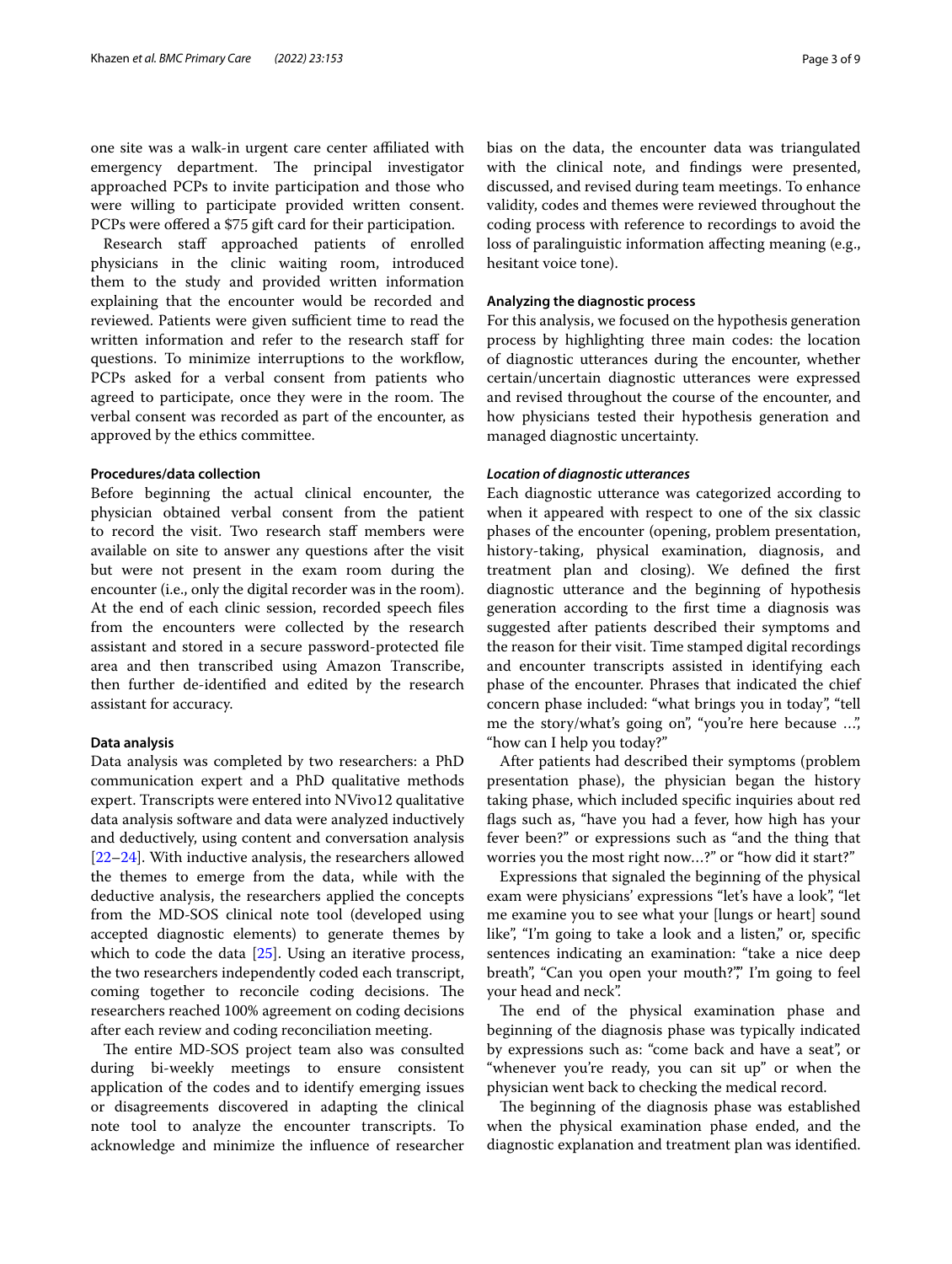A diagnostic utterance after the physical exam and before the treatment plan and closing was coded as the diagnosis phase. In this phase, physicians often provided leaflets or guidelines.

## *Revising diagnostic hypotheses*

In addition to identifying the location of diagnostic utterances, we examined whether expressions of diagnostic uncertainty were revised to more certain expressions, if certain expressions were revised to uncertain expressions, or whether expressions remained the same throughout the encounter. We categorized diagnostic utterances as certain or uncertain. Diagnostic certainty was associated with sentences with assertive and probabilistic words and expressions (e.g., defnitely", "certainly," "I am sure/certain," "probably,"), and diagnostic uncertainty was identifed according to words implying uncertainty (e.g., "suspect," "I think," "not sure,", "possible", "inclined," "I can't say 100%").

## **Results**

Seven attending physicians practicing in 3 diferent urgent care settings (2 urban, 1 suburban) afliated with Brigham and Women's Hospital (BWH) participated in the study. Between January and March 2020, a total of 42 patients were approached and asked to participate; 14 declined (67% participation rate) while 28 agreed to have their encounters recorded. During the study, the clinical encounters ranged from 15 to 45minutes. Given the relatively small sample, to ensure confdentiality of participating physicians and their patients, we did not collect identifying characteristics.

In most (24/28, 86%) encounters, the diagnosis process was initiated before the classic diagnosis phase and in some cases the diagnosis was discussed again during the treatment plan and closing. We identifed 62 diagnostic communication utterances in 12 diferent clinical situations (ophthalmic infection, sinusitis, gastroenteritis, dyspepsia, infamed toe, upper/lower respiratory infection, late menstrual cycle, headaches, weight loss, fall, abdominal pain, strained ankle/wrest, ear pain) within our data set.

A categorization of when the frst diagnostic consideration was expressed by the physician is presented in Table [1.](#page-4-0) In addition to the initial diagnostic utterance, most encounters contained 1–2 additional utterances. In 17 encounters (61%), the diagnosis phase was not observed. Further, diagnostic utterances during the history-taking phase were accompanied by a second utterance within the visit, either during the diagnosis phase or treatment plan. This suggests that when the generation of a diagnostic hypothesis started earlier in the encounter, it was sometimes associated with additional diagnostic utterances.

#### **Acknowledging uncertainty**

In the data set, we observed physicians frequently acknowledging diagnostic uncertainty, an act less frequently reported in the literature (Table [1\)](#page-4-0). For example, during history taking, a physician described uncertain aspects of diabetes in the following manner: "I don't think we know exactly how much losing more weight or taking more sugars out of your diet, will prevent diabetes." In another case, a patient inquired whether they had the flu. The physician responded during the physical examination: "I would think is that this could be the fu. And you can get the fu. Even though you've got the flu shot." In some encounters, uncertain diagnostic hypotheses remained uncertain, or unresolved, at the treatment and closing phase.

## **Revising and actively prioritizing a Diagnosis**

During the hypothesis generation process, diagnostic uncertainty that was expressed early in the encounter became more certain later in 10 encounters (36%). For example, during history taking, a patient complained of a painful swollen toe and the physician said: "I think most likely this is not an infection, that it's gout. "However, in the treatment and closing, the diagnostic utterance was certain: "The fact that you had the same thing a couple months before [in] that same toe and how it looks right now, where it's really just the toe that's red and tender, that sounds like gout and that's where most of the pain was."

Similarly, in a case of a suspected virus, the physician maintained during the physical examination that: "Your uvula is a little infamed which would make me think this is more viral." Whereas, during the diagnosis phase the diagnostic utterance became more certain: "It's defnitely not pneumonia. I think this is probably some other kind of virus, not fu."

Additionally, a physician during the physical exam discussed the likelihood of a suspected stye, telling the patient, "I think you have a blockage of one of the glands on the upper lid there, that's causing the infammation. You're getting some drainage as well." The physician was asked by the patient during the diagnosis phase: "So what would you say? Conjunctivitis or a stye? Or both?" and the physician answered: "It's a stye. It's primarily a stye, and you have some drainage from that."

These examples provide insights on the hypothesis generation process in the early parts of the encounter that become verifed as the encounter moves forward into the traditionally described diagnosis or treatment plan phases. However, in other cases, physicians had an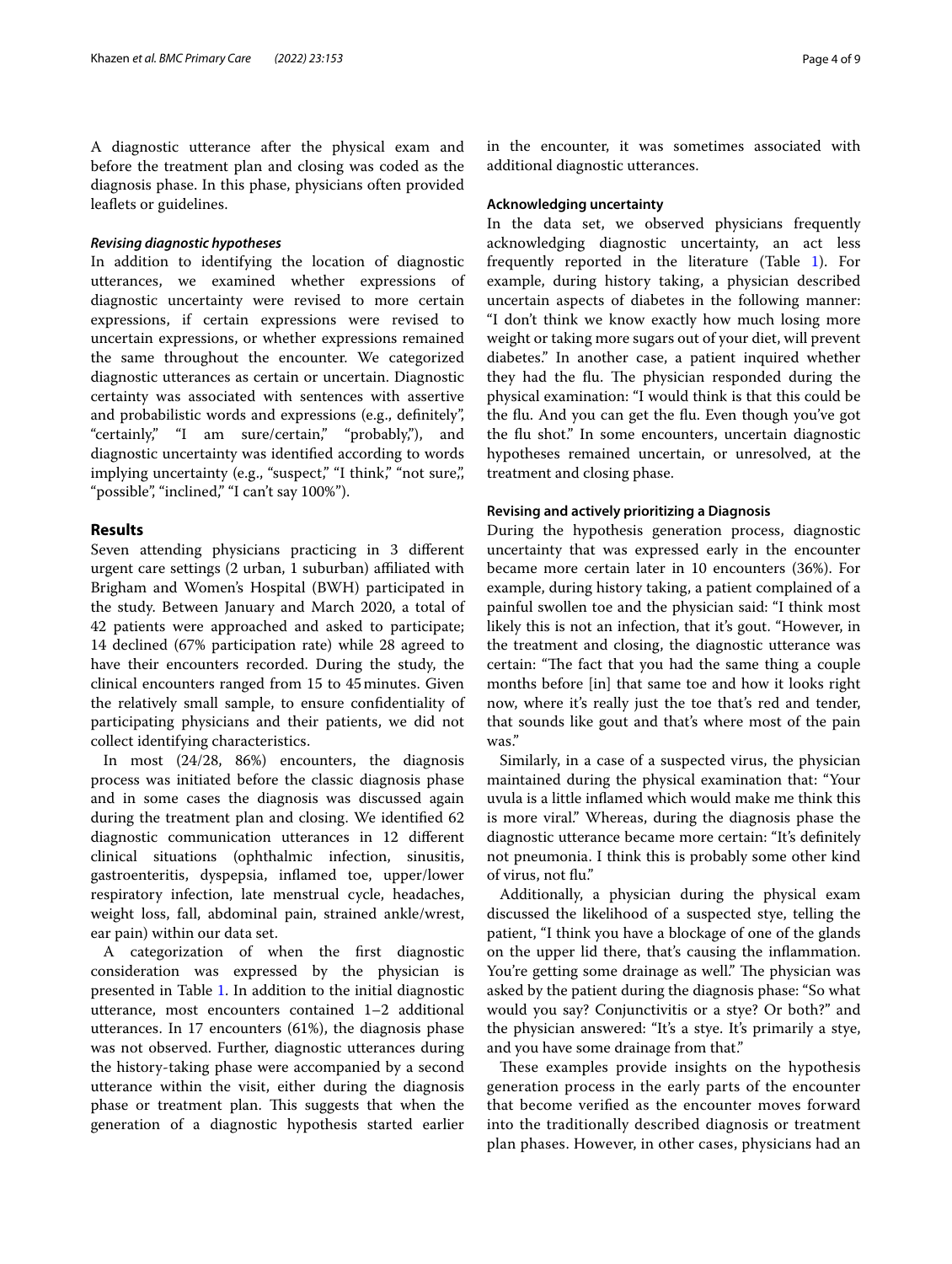| Encounter      | Opening | Problem<br>Presentation | <b>History Taking</b> | Physical<br>Examination | Diagnosis | <b>Treatment</b><br>& Closing |
|----------------|---------|-------------------------|-----------------------|-------------------------|-----------|-------------------------------|
| $\mathbf{1}$   |         |                         | $1st$                 |                         |           | 2nd                           |
| $\overline{2}$ |         |                         | 1st, 2nd              |                         |           | 3rd                           |
| $\mathsf 3$    |         |                         | 1st, 2nd              |                         |           | 3rd                           |
| $\overline{4}$ |         |                         |                       | 1st                     |           | 3rd                           |
| 5              |         |                         |                       | 1st, 2nd                |           | 3rd                           |
| 6              |         |                         |                       | 1st                     | 2nd       |                               |
| 7              |         |                         |                       | 1st                     |           | 2nd                           |
| $\,8\,$        |         |                         |                       | 1st                     | 2nd       | 3rd                           |
| 9              |         |                         |                       | $1st$                   |           | 2nd                           |
| 10             |         |                         |                       |                         | 1st       | 2nd                           |
| 11             |         |                         |                       |                         | 1st       | 2nd                           |
| 12             |         |                         | $1st$                 |                         | 2nd       | 3rd                           |
| 13             |         |                         | 1st                   |                         | 2nd       | 3rd                           |
| 14             |         |                         | 1st, 2nd              | 3rd                     |           |                               |
| 15             |         |                         | $1st$                 | 2nd                     | 3rd       |                               |
| 16             |         |                         |                       | 1st                     |           | 2nd                           |
| 17             |         |                         | 1st                   | 2nd                     |           |                               |
| 18             |         |                         | 1st                   |                         |           | 2nd                           |
| 19             |         |                         | 1st                   | 2nd                     | 3rd       |                               |
| 20             |         |                         |                       |                         | 1st       |                               |
| 21             |         |                         |                       | 1st                     | 2nd       |                               |
| 22             |         |                         |                       | 1st                     |           |                               |
| 23             |         |                         |                       | 1st                     | 2nd       |                               |
| 24             |         |                         |                       | 1st                     | 2nd       |                               |
| 25             |         |                         |                       |                         | 1st       |                               |
| 26             |         |                         |                       | 1st                     |           | 2nd                           |
| 27             |         |                         |                       | 1st                     | 2nd       |                               |
| 28             |         |                         |                       |                         | $1st$     | 2nd                           |

<span id="page-4-0"></span>

uncertain diagnosis in one phase, ruled out a diagnosis during the physical exam, and then revised it again to uncertain during treatment and closing. One example is a patient experiencing tightness in the throat, where during history taking, the physician said: "Something else that could be a sign that you're not aware of is acid. It gets up to your throat and at your larynx so irritates it and tickles. So that's always high on my list when someone kind of has an odd feeling in the throat." Then during the physical exam, the physician said, "You certainly don't have strep throat or something like that." Finally, at treatment and closing the physician concluded: "I do suspect that you probably have some refux."

## *Testing the hypothesis generation process*

When communicating diagnostic reasoning, the diagnostic uncertainty was managed either by requesting tests, or at times explicitly avoiding ordering requested tests that the physician felt were unnecessary tests (tests that would not substantively contribute to the diagnostic process). When physicians ordered testing, they communicated to patients that the test might not add additional information.

## **Managing uncertainty expressions by ordering tests**

Physicians often ordered tests when a diagnosis was uncertain. For example, during the treatment plan in a case of unidentifed ear pain, a physician explained:

*We don't see an obvious reason for this ear pain. It kind of sounds more like a nerve pain. Given some of your other vague complaints, the neck pain and the shoulder pain, I think we should do a little bit of a workup. Just do an EKG and check some routine blood work to make sure everything looks okay.*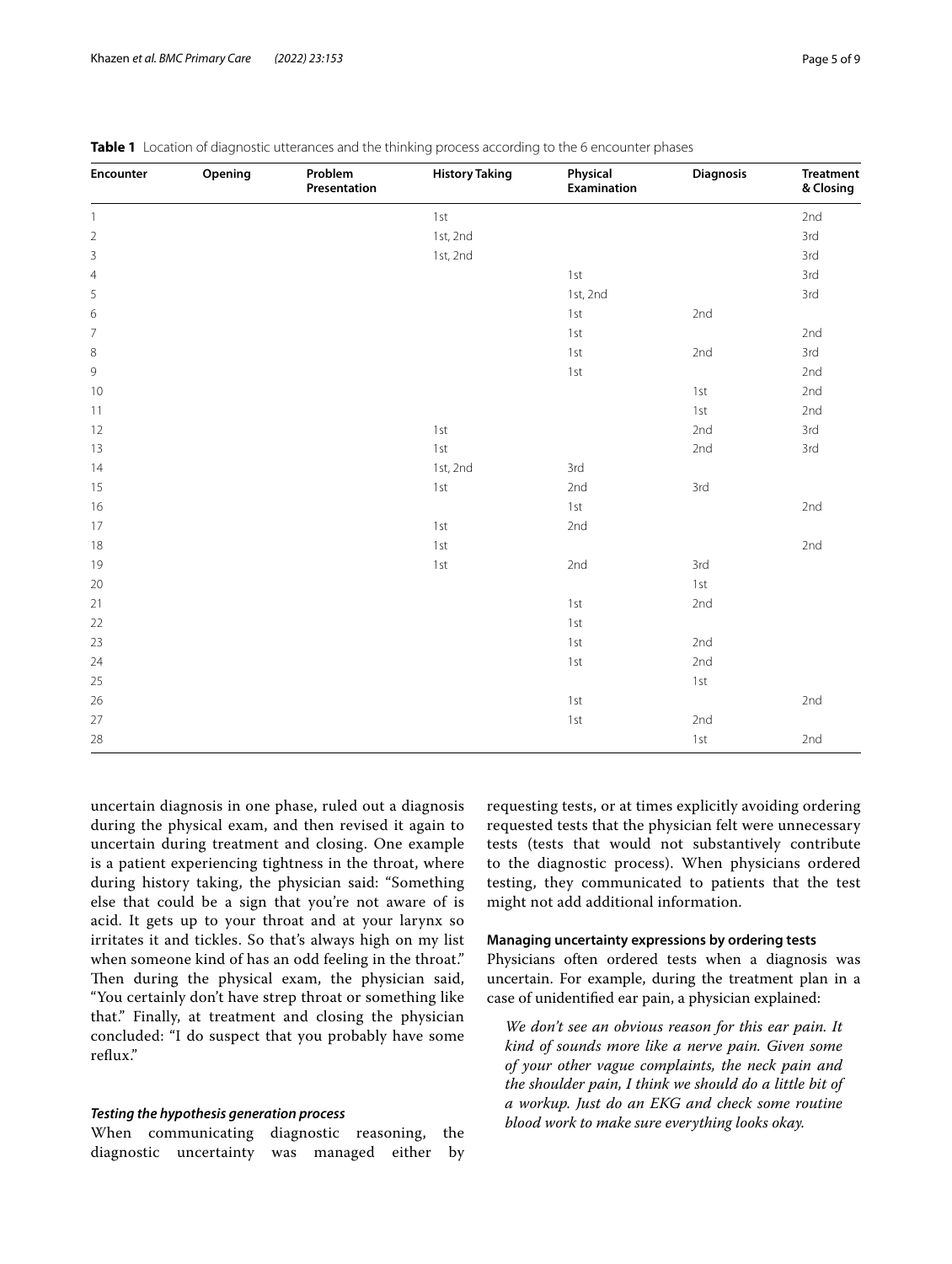Also, during a sprained ankle case, a physician was hesitant during physical examination to order an x-ray: "It doesn't really look like a fracture to me. It really seems like a little bit more like some of these ligaments. So, I'm wondering what is right. I'm not really sure what's going to show us. I … feel that an orthopedic examination was probably going to be the next best thing for us. And the question is, do I do an ultrasound?" The encounter ended with the physician ordering an ultrasound: "So you're going to get an ultrasound today… I'm pretty sure it's going to be negative, but I think it's just one of those things."

Another example provided by a physician who ordered an x-ray to manage uncertain diagnosis of a strain or a fracture: "So I think we need an x-ray of your foot, because I am concerned that you may have a break. You have point tenderness in that one spot. And that's kind of a common area to get a break. Let's wait for the x-ray. I could still be wrong and it's just a bad strain."

## **Managing uncertainty by safeguarding against ordering unnecessary tests**

In other cases, physicians resolved or managed uncertainty while avoiding further tests. It appears that, in such cases, physicians explained their reasoning more explicitly, ensuring that while uncertainty was still present, there was not signifcant risk contained therein. In some cases, physicians detailed diferential diagnoses as a way of explaining why imaging was not needed. For example, a physician explained to a patient experiencing a severe headache during the treatment plan: "Your headache symptoms have multiple possible causes. There is some suggestion of a tension headache. There is also a migrainous component to your headache. Finally, your eyes may be contributing to your headaches." By using this explicit reasoning and diferential diagnosis, the physician elucidated why an MRI was not necessary at that point.

Focusing on risks when communicating uncertain diagnosis during the treatment plan and closing phase was used in one encounter to avoid ordering potentially unnecessary (or even harmful) tests:

*I think this is probably a little colitis or gastroenteritis. I can't say 100% (it) is not your appendix, but it's less likely because you don't typically get diarrhea. I mean, it's possible, like anything possible appendicitis is, it's common. Everyone has an appendix and the odds of something like 10 to 15% of people at some point in their life will get appendicitis.*

The physician concluded during treatment and closing: "it seems like at this point to go against my judgement and subject you to radiation... just isn't worth it, because of a very small likelihood of appendicitis." Thus, the patient did not receive an x-ray or ultrasound.

## **Discussion**

Until recently, the clinical encounter was characterized in more stereotyped linear events segmented into more compartmentalized defned parts [[4,](#page-7-3) [5\]](#page-7-4). Nonetheless, in modern acute care clinical encounters, clinicians are expected to share and engage the patient in clinical reasoning, although this remains an aspirational goal. The present study shows that the process of diagnosis generation in actual clinical encounters is nonlinear in two ways. First, nonlinearity was observed when diagnostic utterances occurred throughout the encounter (something our team termed "diagnosis on the fy") and delivering the diagnosis occurred jointly with presenting treatment options. This is not dissimilar to prior studies referring to diagnostic utterances during "history taking" and the physical examination parts of the visit as hypothesis generation and verification  $[26]$  $[26]$ . Our fndings suggest that the six phases of the encounter (opening, problem presentation, history-taking, physical examination, diagnosis, treatment plan and closing) should be viewed as overlapping and interrelated, integrating elements of one phase with another. Second, nonlinearity was also noted with respect to the communication and resolution of uncertainty, or lack of it: uncertainty diagnostic utterances were sometimes revised to certain during the encounter, while other times more uncertainty was added as the encounter went on.

Further, in this study, actively addressing diagnostic uncertainty was a frequent and integral component of the urgent care clinical encounter. The findings show that the process of communicating diagnostic information almost always included uncertainty expressions. This implies that sharing uncertainty may be more common than reported, a noteworthy fnding especially in this timepressured acute care setting. In our study uncertainty expressions can be depicted as a communication strategy and a way to explain diagnostic reasoning to patients, something suggested in previous studies [\[27](#page-8-13), [28\]](#page-8-14).

It appears that clinicians' uncertainty is generally manifested by explicitly sharing their diferential diagnosis with patients. Diferential diagnosis is a fundamental activity in clinical reasoning [\[29\]](#page-8-15) and making this process explicit for patients appears to be efective in explaining why the diagnosis could be one of several possibilities, or why or why not further testing and/or follow-up is needed. While it has been noted that such diferential diagnoses are often missing from written encounter notes (which has proved particularly bedeviling in defending malpractice diagnosis error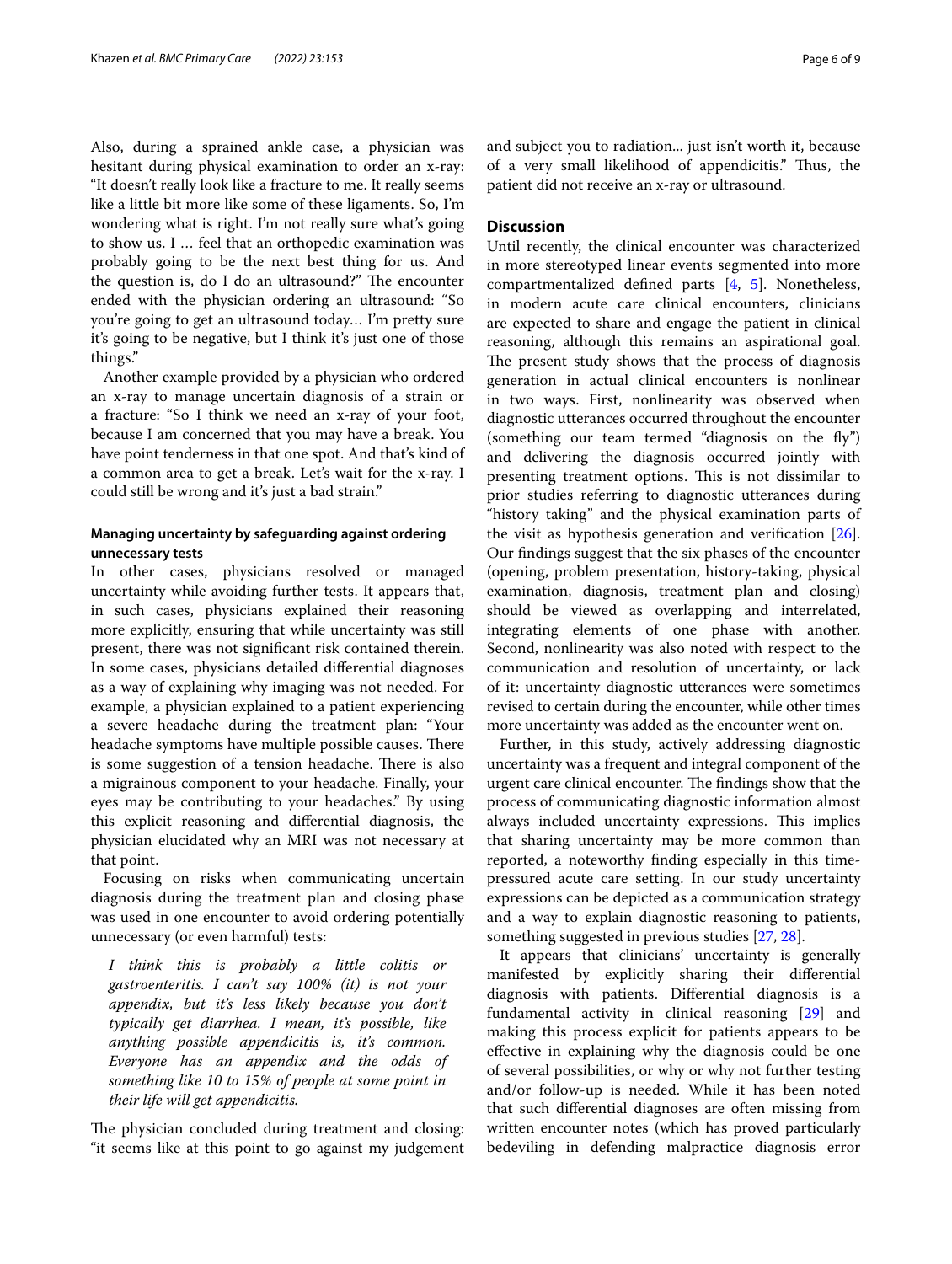allegations [[30,](#page-8-16) [31](#page-8-17)]), our fndings raise the possibility that encounter transcripts may reveal more conscientious assessments than those documented in the medical record. Further, Physicians in this study managed and acknowledged uncertainty, while jointly creating contingency plans of returning to the clinic if symptoms worsen. This could be interpreted as a way of reassuring patients and partnering with them when delivering the diagnosis. Uncertain diagnostic hypotheses were tested either by ordering tests or they may be left unresolved, owing to explicit efforts to avoid ordering and subjecting patients to unnecessary or harmful tests. In several cases we noted that clinicians would acquiesce to ordering a less costly or harmful test than one with more risk (i.e., ordering an ultrasound rather than a CT scan). Further, we noted that uncertainty was discussed when both choosing to order tests to resolve that uncertainty or when consciously not ordering tests. It appears that test ordering thresholds and behaviors center on uncertainty related to risk of the condition as well as of the test [\[32](#page-8-18), [33\]](#page-8-19) itself.

This study focused on the US context and style of physicians in addressing diagnostic uncertainty. We did not inquire about physicians' perceptions of malpractice concerns in relation to discussing diagnostic uncertainty. However, it is possible that physicians who managed uncertainty by ordering tests, did so due to malpractice concerns. While, this corresponds with literature concerning practicing defensive medicine [\[34](#page-8-20), [35\]](#page-8-21), a deeper understanding of what guided uncertainty discussions, could be explored in future studies.

It would be interesting in future studies to examine the frequency of discussing risk – of both the diagnosis and the diagnostic process - with patients.

Scholars have sought practical ways to embrace uncertainty in healthcare, looking for changes made in the system infrastructure, such as diagnostic codes and treatment algorithms and tips or tools to help clinicians manage uncertainty [[36](#page-8-22)[–38](#page-8-23)]. However, in our study, physicians seemed to readily acknowledge and embrace uncertainty, often indicating to patients that there is no single clear "right answer" when they explained their

diagnostic reasoning. Clinicians, thus, appear to discuss uncertainty naturally, though indirectly [[14,](#page-8-1) [15\]](#page-8-2), even during relatively brief, focused encounters.

Our fndings have implications for programs aiming at improving clinicians' communication skill in managing uncertain diagnosis as well as for programs teaching about clinical encounters and diagnostic reasoning. While a linear model of a clinical encounter may be a helpful introductory tool, it would be good for students to be taught that diagnosis is often more interactive and nonlinear and that expressions of diagnosis can occur at any point, allowing more dynamic, interactive, and fexible patient-centered communication (Fig. [1](#page-6-0)).

The findings point to several areas for future study. One is to further explore the types of diagnostic utterances and expressions of uncertainties as recorded in actual clinical encounters as we have done, with a larger sample of physicians and encounters. A second area for study is to understand how diagnostic evaluation and communication behaviors vary across diferent physicians, diagnoses, and settings. Third, it would also be important to examine the calibration and impact of uncertainty with diferent patients' health literacy capabilities. If uncertainty is stated, is it truly understood comparably by all patients, and does it increase or decrease understanding, trust, and patient-desired reassurance?

## **Limitations**

Participants were selected through a convenience sample. To recruit a diverse sample, we recruited from three diferent clinics, and approached all patients in the waiting room without prior knowledge of their clinical condition. Since our study was limited to the greater Boston area and there is little data regarding discussing diagnostic uncertainty and its variations within the US, future studies could include clinics from diferent regions. The data was collected in early 2020, prior to the COVID-19 upsurge; our plans to recruit a larger sample size were interrupted by restrictions and risks imposed by the pandemic and thus we were unable to expand data collection beyond our initial 28 patients. Further,

<span id="page-6-0"></span>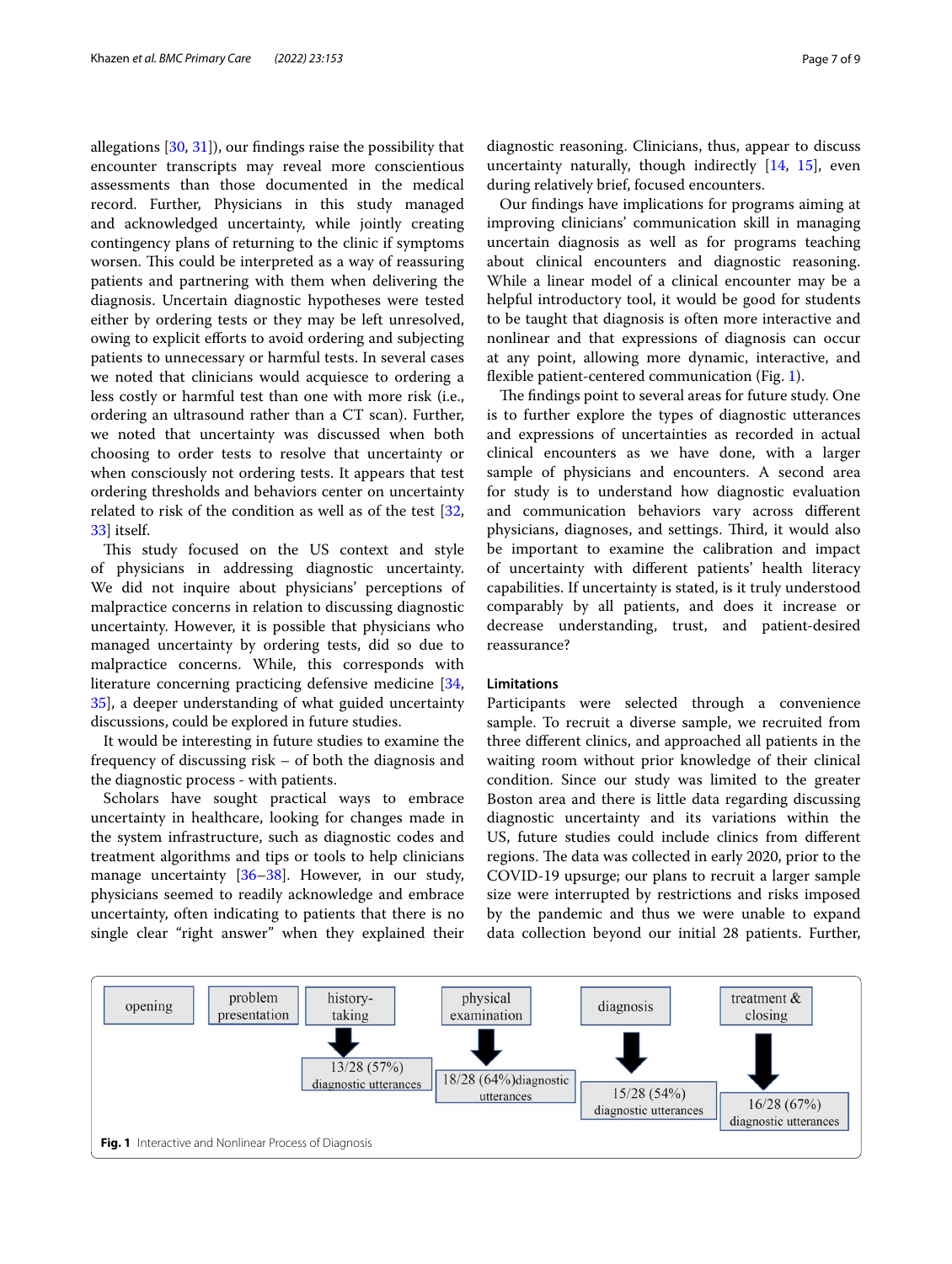it is possible that because physicians knew they were recorded, they changed behaviors and provided more thorough explanations than they would in unrecorded encounters. However, physicians were blinded to any research hypotheses, and most stated that they were not consciously thinking about the recorder being turned on during the encounters.

## **Conclusion**

This study shows the evolution of diagnostic assessment utterances starts in the early stages of the encounter and often evolves with second or third utterances as the ultimate diagnostic statement(s) that occur toward the end of the encounter. The findings may be useful to educational and clinical programs promoting patientcentered care and partnering with the patient when communicating an uncertain diagnosis, specifcally programs focusing on how patients process and utilize evolving diagnostic information transmitted by the clinician. As we move toward more meaningful co-production of diagnosis between patients and clinicians, a better understanding of the diagnostic process in the real world, including how diagnostic uncertainty is addressed and managed, is an important step.

**Abbreviations**

PCP: primary care physicians; MD-SOS: Measuring Diagnosis: Safety or Stress.

#### **Acknowledgements**

Not applicable.

#### **Authors' contributions**

MK was a major contributor in gathering, analyzing, and interpreting the data and writing the manuscript. ES analyzed and interpreted the data and was a major contributor in writing the manuscript. JR was a contributor to obtaining and analyzing the data. MM was the project manager and helped in obtaining and interpreting the data. ML was a consultant and contributed to interpreting the data and writing the manuscript. GS was the principal investigator and contributed to analyzing and interpreting the data and writing the manuscript. AO was a consultant and contributed to analyzing and interpreting the data and writing the manuscript. All authors read and approved the fnal manuscript.

#### **Funding**

Dr. Olson is supported by the Alliance for Academic Internal Medicine, CRICO (Harvard Risk Management Foundation), and the Gordon and Betty Moore Foundation for work focused on improving diagnostic safety. Dr. Schif acknowledges the support of the Gordon and Betty Moore Foundation and CRICO (Harvard Risk Management Foundation) for diagnostic safety work. Dr. Linzer is supported by CRICO (Harvard Risk Management Foundation) for diagnostic safety work as a consultant. Dr. Khazen is supported by a postdoctorate fellowship by the Israeli Council of Higher Education. The funders had no role in planning the design of the study, the data collection, management, analysis, and interpretation of data. They had no part in the writing of the manuscript and no infuence on the decision to choose a journal for publication.

## **Availability of data and materials**

The datasets of the current study are available from the corresponding author on reasonable request.

#### **Declarations**

#### **Ethics approval and consent to participate**

This project received approval from the Institutional Review Board at Mass General Brigham (IRB approval number: 2018P000466). PCPs provided a written consent and their patients provided verbal consent which was recorded prior to beginning the encounter, as approved by the ethics committee.

#### **Consent for publication**

Not applicable.

#### **Competing interests**

The authors declare that there are no competing interests. Dr. Linzer declares support through his place of employment (Hennepin Healthcare) by the American Medical Association (AMA), American College of Physicians (ACP), the Optum Office for Provider Advancement (OPA), Essentia Health Systems, Gillette Children's Hospital, the Institute for Healthcare Improvement (IHI), and the American Board of Internal Medicine Foundation (ABIMF) for burnout prevention research, projects, and training. He is also supported for scholarly work by the NIH and the US Federal Agency for Healthcare Quality and Research.

#### **Author details**

<sup>1</sup> Harvard Medical School and Brigham and Women's Hospital, Boston, USA.<br><sup>2</sup>Sammer School of Business, Suffolk University Boston, USA, <sup>3</sup>Denartment Sawyer School of Business, Suffolk University, Boston, USA.<sup>3</sup> Department of Global Health and Social Medicine, Harvard Medical School, Boston, MA, USA. <sup>4</sup> Emory University School of Medicine, Atlanta, USA. <sup>5</sup> Brigham and Women's Hospital, Boston, USA. <sup>6</sup> Department of Medicine at Hennepin Healthcare, University of Minnesota, Minneapolis, MN, USA.<sup>7</sup> Division of General Internal Medicine, Brigham and Women's Hospital, Boston, USA. 8 University of Minnesota Medical School, Minneapolis, USA.

#### Received: 3 January 2022 Accepted: 12 June 2022 Published online: 17 June 2022

### **References**

- <span id="page-7-0"></span>1. Institute of Medicine. Improving diagnosis in health care. Washington, DC: National Academies Press; 2015.
- <span id="page-7-1"></span>2. Singh H, Schiff GD, Graber ML, Onakpoya I, Thompson MJ. The global burden of diagnostic errors in primary care. BMJ Qual Saf. 2017;26(6):484–94.
- <span id="page-7-2"></span>3. Academies N, of Sciences, Engineering, and Medicine. Improving Diagnosis in Health Care. Washington. DC: The National Academies Press; 2015.<https://doi.org/10.17226/21794>
- <span id="page-7-3"></span>4. Koenig CJ. Patient resistance as agency in treatment decisions. SS&M. 2011;72(7):1105–14.
- <span id="page-7-4"></span>5. Kogan JR, Conforti L, Bernabeo E, Iobst W, Holmboe E. Opening the black box of clinical skills assessment via observation: a conceptual model. Med Educ. 2011;45(10):1048–60.
- <span id="page-7-5"></span>6. Brush JE Jr, Sherbino J, Norman GR. How expert clinicians intuitively recognize a medical diagnosis. Am J Med. 2017;130(6):629–34.
- <span id="page-7-6"></span>7. Heritage J, McArthur. The diagnostic moment: a study in US primary care. SS&M. 2019;228:262–71.
- <span id="page-7-7"></span>8. Thampy H, Willert E, Ramani S. Assessing clinical reasoning: targeting the higher levels of the pyramid. J Gen Intern Med. 2019;34(8):1631–6.
- <span id="page-7-8"></span>9. Macy Foundation. Team-based competencies. building a shared foundation for education and clinical practice, 2014.
- <span id="page-7-9"></span>10. Thistlethwaite JE, Forman D, Matthews LR, Rogers GD, Steketee C, Yassine T. Competencies and frameworks in interprofessional education: a comparative analysis. Acad Med. 2014;89(6):869–75.
- <span id="page-7-10"></span>11. Cook DA, Durning SJ, Sherbino J, Gruppen LD. Management reasoning: implications for health professions educators and a research agenda. Acad Med. 2019;94(9):1310–6.
- <span id="page-7-11"></span>12. Monteiro S, Norman G, Sherbino J. The 3 faces of clinical reasoning: epistemological explorations of disparate error reduction strategies. J Eval Clinic Prac. 2018;24(3):666–73.